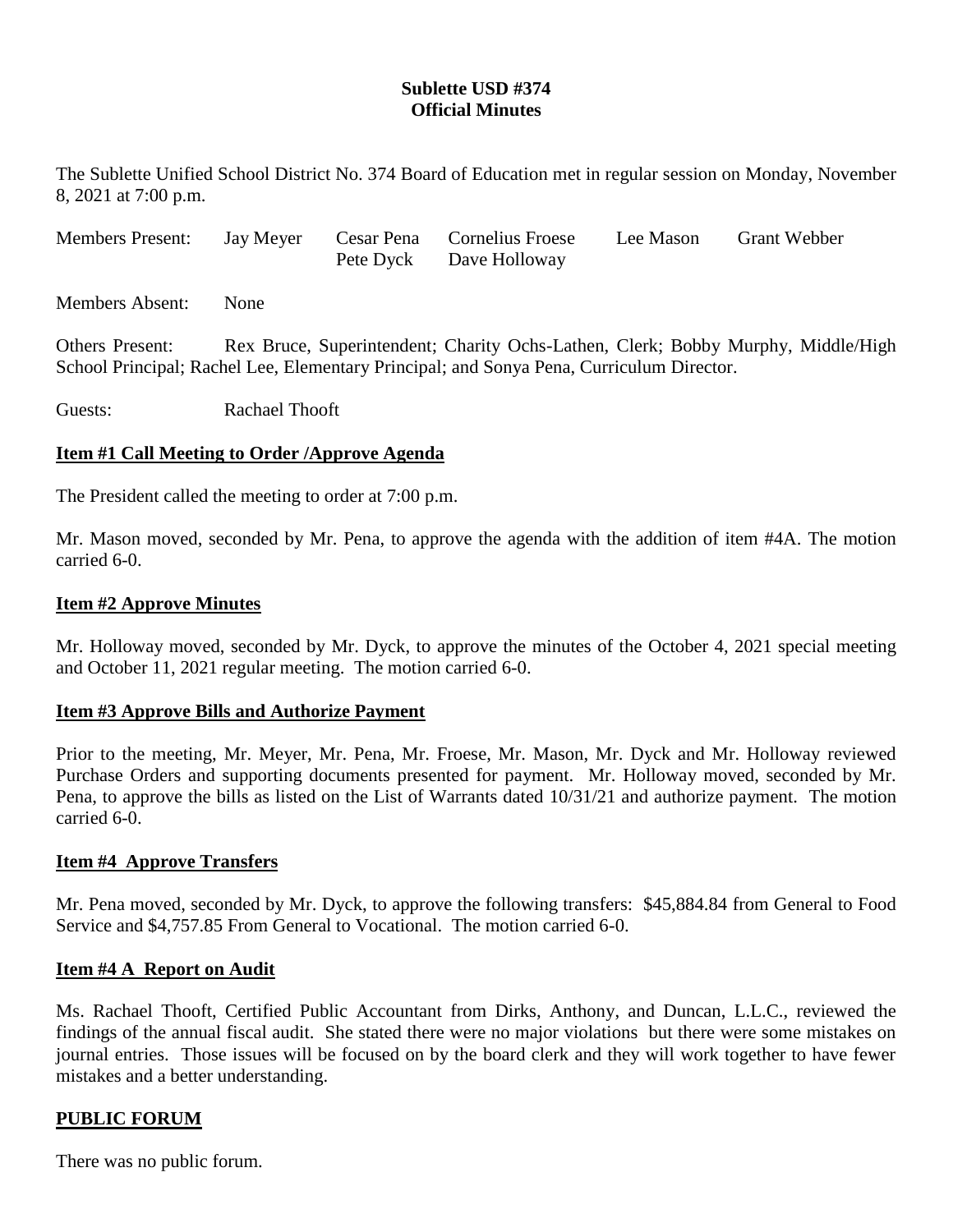Board Minutes Page 2 November 8, 2021

### **Reports**

### Curriculum

Mrs. Pena reported that due to not currently having a district counselor, she and Mrs. Lee have been filling in for this role on an as needed basis. She stated that they received a letter from the state on mentoring and professional development plans. She also reported that there would be a new activity this year at the HS. It is a day of "adulting." It will include things such as cooking, crafts, budgeting, car care etc. in an effort to help prepare them for life on their own.

### Principals

Mrs. Lee reported that the average daily attendance for the After School program was 87. She talked about the 6<sup>th</sup> Grade Student Ambassador nominees working on their service projects. She stated that COVID testing is now on the younger students, too and that currently 28 students were testing to stay. The Veteran's Day program will be recorded on Tuesday November 9<sup>th</sup> and Thursday November 11<sup>th</sup>. The students are taking a field trip to the Children's Theater in Satanta. Mrs. Lee also informed the Board of the generous donation from Central Plains Equipment. They donated a hat and pair of gloves to every PreK-6<sup>th</sup> Grade Student. Elementary reported 98% Participation rate for Parent Teacher Conferences.

Mr. Murphy reported the MS had a 100% participation rate for Parent Teacher Conferences and the High School had 108 out of 112 participate. The Spookfest at the HS was a success. KAYS Regional Conference had over 150 Students on Thursday, November 3<sup>rd</sup>. He reported that students attended a program given on relationship and dating issues. HS fall sports did not end on a high note as hoped for. Lexi Wright was selected to MS All Honors Band. Sublette High School had 8 Students selected to All Honors Choir. Powder Puff Football and Iron Man Volleyball will be held on November 12<sup>th</sup>. Cheerleaders will be going to State Competition November 20<sup>th</sup>. The FFA trip to Indianapolis went well. MS Basketball had first game November  $8<sup>th</sup>$ . HS Basketball starts November 15<sup>th</sup>. Mr. Murphy said the goal is to have all practices done by 6:30pm daily.

### Activities Director

Mr. Befort was at a Basketball game so Mr. Murphy reported for him.

### SWPRSC/HPEC

Mr. Meyer stated there was not much to report from SWPRSC meeting. Nobody attended the HPEC meeting.

### Superintendent:

Mr. Bruce informed the Board that the district Christmas Party will be December 15<sup>th</sup> at 6:30pm in the HS Cafeteria. We will have BBQ catered in. COVID positive numbers are low but a single positive test can result in 20+ testing to stay. Some areas around us have had increased positive cases . The district is still trying to maintain some distance and safe efforts to help keep everyone healthy.